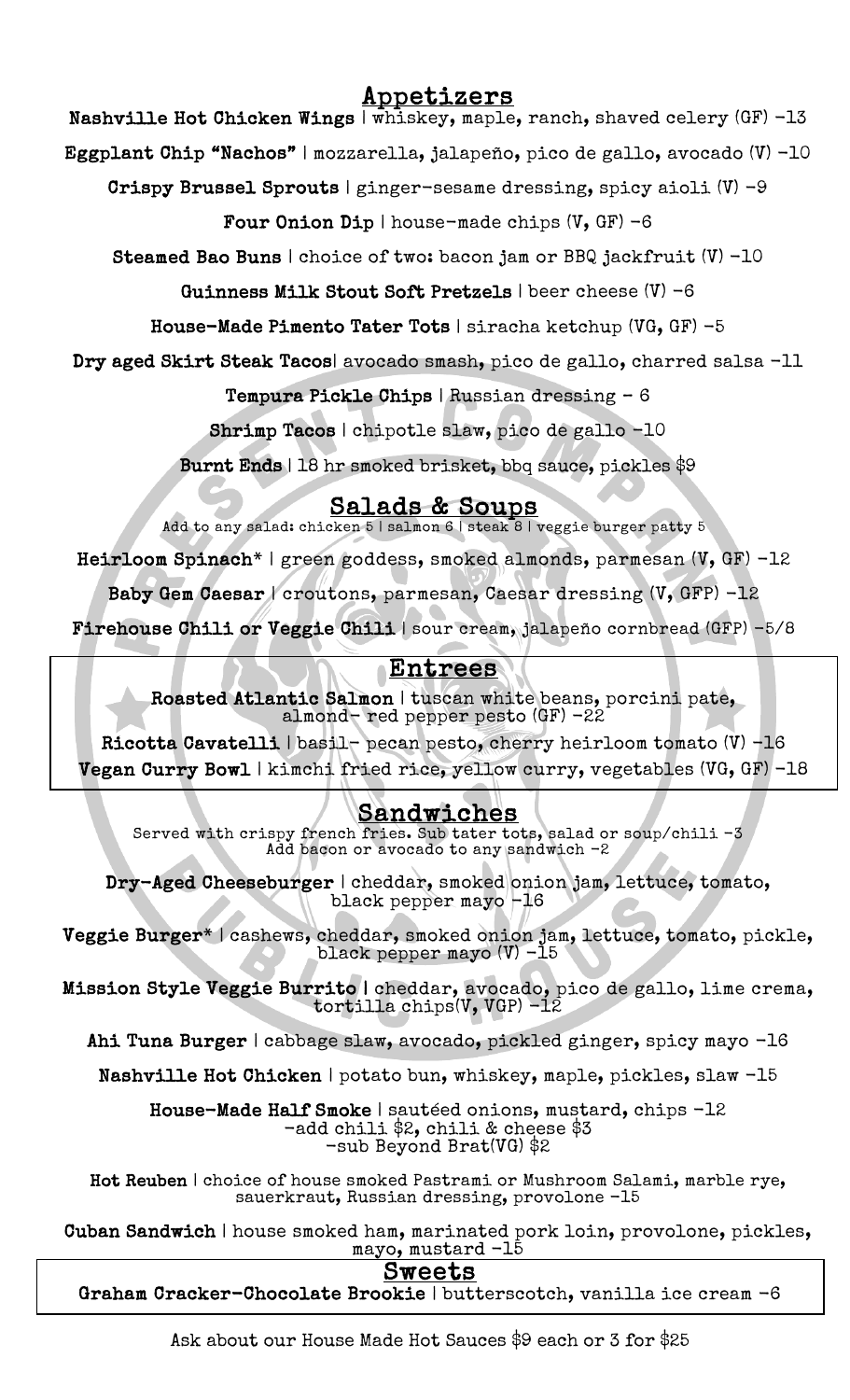## Present Company Public House Draft Beer List

| Brewery<br>Manor Hill Pils                                                                     | Name                                                                                                                                                                                                     | Origin<br>Ellicot City, MD | ABV<br>5.3% | Price<br>\$7.5 |
|------------------------------------------------------------------------------------------------|----------------------------------------------------------------------------------------------------------------------------------------------------------------------------------------------------------|----------------------------|-------------|----------------|
| clean finish.                                                                                  | German Pilsner- Created using corn from their own farm with Leaf Saaz, Hallertau Mittelfruh and<br>Triple Pearl hops provides a distinct German grassiness followed by a touch of grain and citrus for a |                            |             |                |
| <b>RAR</b> Groove City<br>finish.                                                              | Hefeweizen -Hazy, unfiltered wheat beer with a slight sweetness and notes of banana and clove on the                                                                                                     | Cambridge, MD              | 5.4%        | \$7.5          |
|                                                                                                | Down East Original Blend<br>Hard Cider-Unfiltered craft cider that uses culinary apples like Red Delicious,<br>Yellow Delicious, and McIntosh. Crisp and juicy. (GF)                                     | Boston, MA                 | 5.1%        | \$7.5          |
| summer beer.                                                                                   | <b>Atlas Blood Orange Gose</b><br>Gose-A light bodied slightly sour beer with a touch of salt and sweet orange. A local and refreshing                                                                   | Washington, DC             | 4.4%        | \$7.5          |
| notes of floral and peach.                                                                     | <b>Beale's</b> Peach Tea Blonde Ale<br>Blonde Ale -Smooth, malty, slightly sweet blonde ale brewed with loose-leaf black tea with subtle                                                                 | Bedford, VA                | 4.6%        | \$7.5          |
| Bell's Oberon                                                                                  | Wheat Ale- Get it while you can! Bell's seasonal wheat ale has a spicy hop character with mildly fruity<br>aromas and wheat malt to create a smooth easy drinking beer for the warmer weather.           | Kalamazoo, MI              | 5.8%        | \$8            |
|                                                                                                | Alewerks Tavern Brown Ale<br>American Brown Ale-Using 6 malt varies with a strain of English yeast and floral American hops,<br>creates a complex and easy going American Brown Ale                      | Richmond, VA               | 5.7%        | \$7.5          |
|                                                                                                | <b>Firestone Walker Lager</b><br>Lager-Light and crisp made in the classic all-malt Munich Helles style. Very refreshing on a DC<br>summer day with German hops providing a hint of bitterness.          | Cambridge, MD              | 4.5%        | \$7.5          |
|                                                                                                | Oskar Blues Dale's Pale Ale<br>American Pale Ale - Light in color, delivering a hoppy nose. Pale malts and citrusy floral hops<br>provides a balanced and assertive pale ale.                            | Longmont, CO               | 6.5%        | \$7.5          |
|                                                                                                | <b>Sloop Brewing Juice Bomb</b><br>Hazy IPA - Outstanding new unfiltered brew, bursting with citrus flavor that's balanced<br>with a touch of bitterness on the finish.                                  | E. Fishkill, NY            | 6.5%        | \$7.5          |
| Southern Tier IPA                                                                              | IPA- Citrus and Pine hops are balanced with a subtle caramel sweetness creating a classic American IPA.                                                                                                  | Lakewood, NY               | 7%          | \$7.5          |
| beautiful pink color.                                                                          | Left Hand Flamingo Dreams<br>Blonde Ale-Nitro blonde with raspberries and black currants. Super smooth, slightly sweet, with a                                                                           | Longmont, CO               | 6.0%        | 88             |
|                                                                                                | Draft COMBO: Southern Tier Draft & a Shot of Old Grandad-\$11                                                                                                                                            |                            |             |                |
| <u>Craft Bottles &amp; Cans</u><br>Malty/Lager<br><u>Light &amp; Crisp</u><br><b>Pale Ales</b> |                                                                                                                                                                                                          |                            |             |                |
|                                                                                                |                                                                                                                                                                                                          |                            |             |                |

Hofbrauhaus Rothaus Pils 5.1% \$8

 $\overline{\phantom{a}}$ 

Wheat<br>DC Brau El Hefe Speaks 5.2% \$7<br>3 Floyds Gumballhead 5.6% \$7

New Belgium Fat Tire 5.2% \$7<br>Long Trail Ale 5.0% \$7

Sour<br>Union Old Pro Gose 4.2% \$7 Two Roads Lime 16oz \$10

Pale Ales Cigar City Guayaberra 5.5% \$7 Right Proper RBW 5% \$7

 $\overline{\phantom{a}}$ 

Belgian<br>New Belgium Tripel 8.5% \$7<br>Unibroue La Fin du Monde 9% \$9

Hard Cider

Anxo Blanc/ Pride 6.9% \$8<br>Aval Artisinal cidre 6% \$8 Graft Lost Tropic 6.9% \$8

**Dark and/or Roasty<br>Deschutes** BB Porter 5.2% \$7 Oskar Blues Ten Fidy 10.5% \$9

3 Stars Peppercorn 6.5% \$6.5

Spiked Seltzer<br>Wild Basin Blk Raspberry 5% \$7 Peak Organic Blkbry Lime 5% \$7 Citizen Lemon 16oz 5% \$8

IPAs<br>Aslin Power Moves16 oz 5.5% \$8 Bell's Two Hearted 16oz 7% \$8 Stone Delicious 7.7% \$7.5

> **Double IPAs**<br>Oliver BMORE Hazy 8% \$9 Six Point Resin 9.1% \$9

**Fruity**<br>Seadog Blueberry Wheat 4.6% \$7<br>Schofferhoffer 16oz 2.5% \$7

Suds<br>High Life-5 Miller Lite-5 Peroni-5 Bitburger (NA)-5 Guinness Tall-8 Blue Moon-7 Narragansett Lager Tall–5 Dogfish Head Lo-Cal IPA -7 Omission Pale Ale (GF)-5